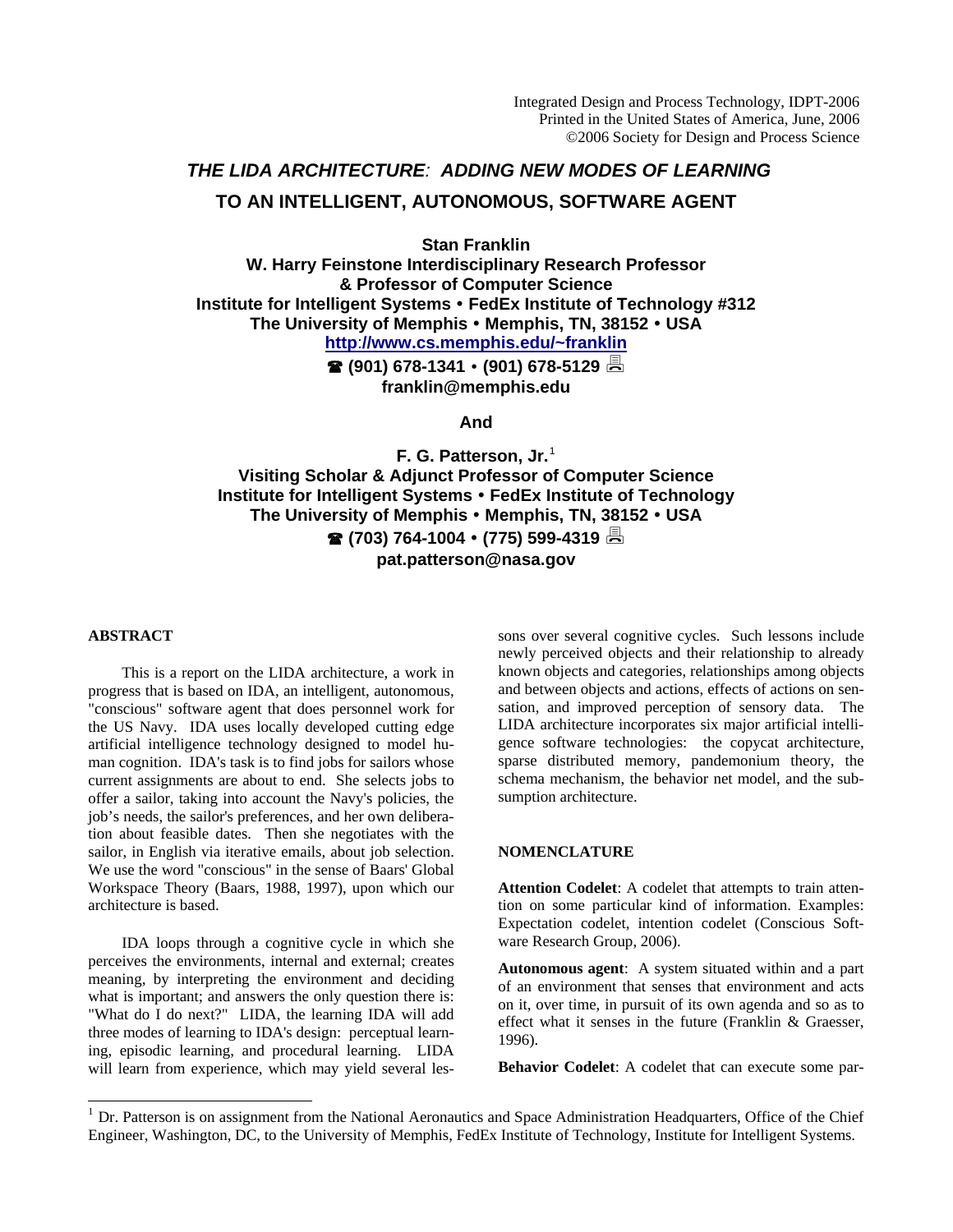ticular, specialized task (Conscious Software Research Group, 2006)**.**

**Codelet**: In the LIDA model, a special purpose, active process, the function of which is represented in a few lines of executable code.

**Consciousness**: Conscious cognition is implemented computationally by way of a broadcast of contents from a global workspace, which receives input from the senses and from memory (Baars 2002; Franklin, Baars, Ramamurthy, & Ventura, 2005; Franklin, 2003).

**Content-addressable Memory**: A memory the contents of which can be found by cuing with part of the desired content without knowing a memory address. Examples: Episodic memory in us humans, Declarative memory, Transient Episodic memory (Conscious Software Research Group, 2006).

**Episodic Memory**: Associative, content-addressable, memory for events, the what, the where, the when. Example: Where food was cached (Conscious Software Research Group, 2006).

**Expectation Codelet**: An attention codelet that watches for the result of some behavior(s) (Conscious Software Research Group, 2006).

**Global Workspace theory**: A theory developed by B. J. Baars, that associates conscious experience with three basic constructs: a global workspace, a set of specialized unconscious processors, and a set of unconscious contexts that serve to select, evoke, and define conscious contents (Baars, 1988).

**IDA**: **I**ntelligent **D**istribution **A**gent, a "conscious" software agent, based on Global Workspace theory.

**Information Codelets**: Codelets that carry information and participate in coalitions that compete for attention (Conscious Software Research Group, 2006).

**Intention Codelet**: An attention codelet that watches for information relevant to achieving some particular goal (Conscious Software Research Group, 2006)**.**

**LIDA**: **L**earning **IDA**, adds three modes of learning to the IDA model: perceptual, episodic, and procedural learning.

**Long-term Working Memory**: Memory buffer than holds percepts and local associations for the competition of attention (Conscious Software Research Group, 2006).

**Perception**: The process of assigning meaning to incoming sensory data. Examples: The color red, a sound (Conscious Software Research Group, 2006)**.**

**Perceptual Memory**: A perceptual memory, distinct from semantic memory but storing some of the same contents, exists in humans, and plays a central role in the assigning of interpretations to incoming stimuli. The conscious broadcast begins and updates the process of learning to

recognize and to categorize, both employing perceptual memory (Conscious Software Research Group, 2006).

**Procedural Memory**: The storage of procedures for executing behaviors. Examples: Running, eating, mating (Conscious Software Research Group, 2006)**.**

**Sensation:** In the LIDA model, the detection of primitive features in the sensory input from the environment. The capability to detect primitive features is built-in.

**Transient Episodic Memory**: Episodic memory with decay times measured in hours or a day or so (Conscious Software Research Group, 2006).

**Working Memory Buffers**: Buffers whose contents serve to cue transient episodic and declarative memory (Conscious Software Research Group, 2006)**.**

## **IDA, AN INTRODUCTION TO LIDA**

IDA is an intelligent, autonomous, "conscious" (Baars, 1988, 1997; Franklin, 2003) software agent that does personnel work for the U. S. Navy, using artificial intelligence software technology developed at the University of Memphis. The LIDA architecture is an extension of the IDA model. IDA research was funded by Office of Naval Research and other Navy sources.

There were two primary goals for the IDA project. The first goal, a science goal, was to create a "working" model of human cognition that could be used to suggest possible answers to questions about the human mind, and to articulate such questions in greater detail. Mechanisms of mind could be conjectured and analyzed in terms of working IDA mechanisms. The second goal, an engineering goal, was to design and develop a practical application that could do the work of a human "detailer," a person who negotiates with sailors who are near the end of their current tours of duty, in everyday English about new jobs. Acceptance testing of IDA amounted to concurrence by human detailers that IDA did her job in "about the same way" as did the detailers themselves, with reasonable, if not identical, practical outcomes for the sailors.

In the course of finding new jobs for sailors, IDA senses her environments, internal and external; creates meaning by interpreting the environment and deciding what is important; and answers the only question there is: "What do I do next?" In the detailer domain, she communicates with sailors in English using common email to understand their needs. She deliberates about jobs to offer to each sailor, taking into account the sailor's preferences, the Navy's current and projected personnel needs, estimated cost, optimal timing, detailed logistical issues, and the like. She selects jobs to offer the sailor and negotiates with the sailor over the course of several emails. The IDA architecture is shown in Figure 1.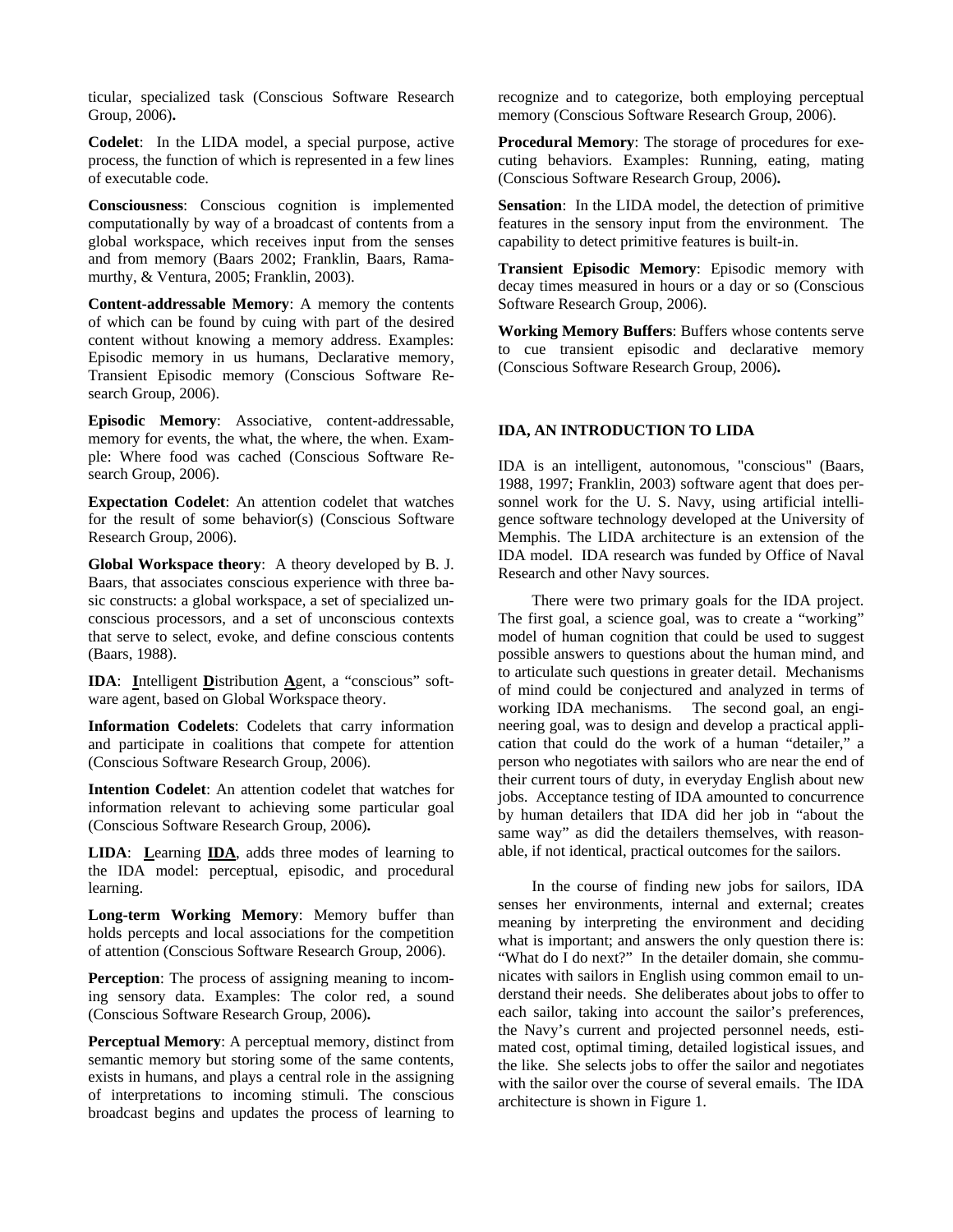#### **THE LIDA COGNITIVE CYCLE**

LIDA, the *learning* IDA, will add three modes of learning to IDA: perceptual learning, episodic learning, and procedural learning. Each of these types of learning will be discussed in turn as part of the LIDA cognitive cycle, which is depicted in Figure 2. The model enables a fine grained analysis of a broad range of aspects of human cognition, organized as a cycle of processes, beginning with perception, and ending in an action. There is neurobiological evidence that complete human cognitive cycles occur at an average rate of five cycles per second (D'Mello & Franklin, 2004).

 The cognitive cycle is produced by the collective, coordinated actions of subsystems, that we shall describe, in turn, as Sensation, Perception, Working Memory, Episodic memory, Consciousness, Learning, and Action Selection. We have organized the actions of the cycle into three phases: LIDA samples and acts on her environment through a *perceive*-i*nterpret*-*act* cycle. It is noteworthy that these phases bear a striking similarity to a number of systems engineering life cycles. For example, the *formulate-analyze-interpret* cycle of Sage (1992), the *recognize-analyze-synthesize* cycle of Patterson (1999), the *plan-do-check-act* cycle of Shewhart and Deming (Sage, 1992), the *assign-perform-input-evaluate-improve* cycle of Øxnevad (Patterson, 2001), and the Boehm spiral (1990) may each be overlaid onto the cognitive cycle (with many interesting implications for the nature of systems engineering that will not be discussed here).

The planned LIDA computational model of the Baars Global Workspace (Baars, 1988, 1997; Franklin, 2005) model will generate hypothesis at the *mechanism* level. These hypotheses are typically in the areas of functional designs and their underlying requirements; independence, interdependence, and communication among modules that correspond to counterparts in neurobiology; performance issues related to timing, capacity, complexity, and the like; and a host of others – all of which are now or, given proper advances in neurophysiology, soon should be fully testable.

LIDA will learn from experience, which may yield several lessons over several cognitive cycles. For example, she can be expected to learn to recognize newly perceived objects and their relationship to already known objects and object categories, relationships among objects and between objects and actions, effects of actions on sensation, and improvements in the perception of sensory data.

## <span id="page-2-0"></span>**The** *Perceive Phase*

The sensory subsystems, whether we are referring to a living organism, a robot, or a thermostat, provide the sensory input to the *Perceive Phase* of the cognitive cycle.

From a human anatomical standpoint, one may think of the photoreceptor cells<sup>[2](#page-2-0)</sup> of the retina for vision, the chemoreceptors located in the olfactory epithelium for our sense of smell, and the sensory receptors of our other sensory systems as creating inputs from the *external* environment. We can also speak of an *internal* environment that consists of primarily of proprioception. Imagination also contributes to the internal environment. Using the stimuli from the external environment and the contents of the internal environment, the Perceive Phase is the part of the cognitive cycle that must recognize, or establish ignorance or unfamiliarity of, that which is sensed.

 We describe the agent's ontology, which we can define as the list of objects and classes that LIDA can currently recognize, as organized into a slipnet, a semantic network with passing activation (Franklin, 1995; Hofstadter, 1995; Mitchell, 1993). The slipnet is, conceptually, a large-and-growing collection of codelets that can recognize a stimulus and pass activation to its predecessor in the network (Bolland, 1997). Slipnet nodes and perception codelets can be thought of as interchangeable implementation details. As new stimuli enter from the environment, codelets from the frontier of the network, known as primitive feature detectors, descend upon and evaluate the stimulus (D'Mello et al., 2004). At the front end of each cognitive cycle, those zero or more perceptual codelets that find some part of the stimulus relevant and increase their own activations, begin passing activation to those nodes in the slipnet to which they are linked, and those nodes pass activation in turn to other nodes to which they are related (linked). When activation is complete (stable), the set of slipnet nodes that have received sufficient activation, representing a subset of the total ontology, are referred to as the *percept* which is copied to preconscious working memory buffers, as shown in Figure 2.

The percept can be thought of as the set of elements of the ontology that are relevant to the stimulus. We can organize this information into a binary vector, where each field of one or more bits represents an element of the ontology. We refer to the binary vector as a *cue*, that will be used to query the content-addressable memories, *autobiographical memory* (ABM) and *transient episodic memory*  (TEM), which are based closely on Kanerva's sparse distributed memory (SDM) (D'Mello, Ramamurthy, & Franklin, 2005; Franklin, 1995; Kanerva, 1990, 1993). The TEM contains information about events that the agent "remembers," including time and place information. The

1

 $2$ It has been shown that the differences between rods and cones have little or no functional significance. The functional aspects of vision are determined by the electro-physiological properties of a single functional type of *photoreceptor cell* that is associated with one of four types of chromophore. These chromophores are sensitive in the ultraviolet, the short, the medium and the long wavelength portions of the visual spectrum of light. (Fulton, J. T. 2000. *Process in Animal Vision*. Corona Del Mar, CA: Vision Concepts. Internet: URL: [http://www.4colorvision.com., 20](http://www.4colorvision.com)00)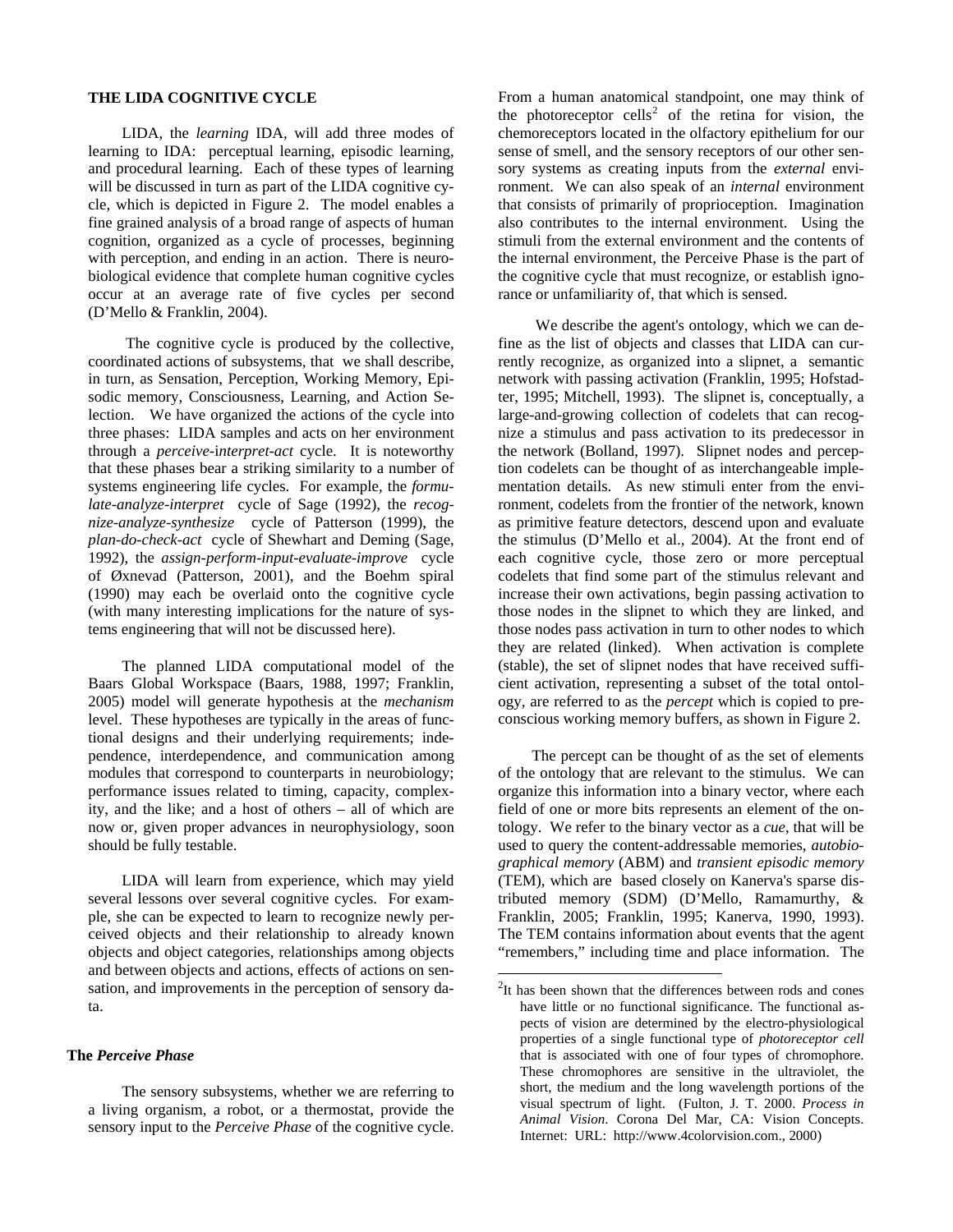ABM is populated with information that has been learned over time, including some information that begin in TEM, but which is now known independently of the when and where. As implemented with SDM, every item in ABM is capable of relating to any other object or object category in the agent's ontology. A cue is thought of as an address in the ABM. SDMs do not implement every memory address, instead implementing discrete points that are scattered throughout the high-dimensional memory space.

Cues from the preconscious buffers are used to query SDM, which is content addressable. The values of the points in the neighborhood of the point in ABM and TEM that are actually implemented in SDM are averaged and returned to become the new values of the cues. The perceptual codelets query the SDMs again using the new cue, and repeat the process until the value returned becomes stable, *i.e.,* unchanged from the previous iteration.

## **The** *Interpret* **Phase**

The percept that was created and stabilized in the *Perceive Phase* is now copied by *information codelets* to Long Term Working Memory<sup>[3](#page-3-0)</sup> (LTWM), where it joins previously copied percepts. LTWM may be likened to Jackson's pandemonium theory (Dennett, 1991; Franklin, 1995; Jackson, 1987) and may be compared to other blackboard architectures (Engelmore & Morgan, 1988; Franklin, 1995; Hayes-Roth, 1985). Attention codelets analyze the contents of LTWM, each attention codelet looking for elements of the various percepts present that are of interest to it. *Coalitions* of codelets containing an attention codelet and information codelets of interest to it are formed when possible. When the attention codelets have completed their analysis, the coalition with the highest average activation, which is thus deemed to be important, is chosen to move its information into *consciousness* (Figure 2) to be broadcast throughout the LIDA system. Information that moves through consciousness in this way is *learned.* The function of consciousness is to broadcast throughout all parts of the LIDA agent the important information from the winning coalition. In particular, the information that composes the winning coalition of codelets is broadcast to each of the learning modules for assimilation and storage.

## **The** *Act* **Phase**

<span id="page-3-1"></span> $\overline{\phantom{a}}$ 

The *Act Phase* begins when the conscious broadcast is received by each subsystem of the LIDA agent. Our focus here is on the Procedural Memory (PM) and the Action Selection subsystem (AS), which, like the other subsystems in LIDA, are acting independently.

PM is an actively self-managed collection of schemes. The software technology upon which the module is based is Drescher's Scheme Net (Drescher, 1991; Franklin, 1995). A scheme can be compared to a production rule. Each scheme has a context; actions, which are chains of behaviors; and results, along with a base-level activation that estimates the likelihood of the actions producing the result when performed in the context. When the broadcasts of consciousness provide information that matches the context of one or more schemes, PM will suggest these schemes by copying instantiations of the schemes to AS.

It is the job of AS to decide what to do next. To do that, AS will look across its set of possible next behaviors (instantiated schemes). This set is composed of the next behavior to be executed in each of the schemes that it currently has in its buffers. By examining the latest conscious broadcast, updating precondition checklists, and looking at the updated total activations of coalitions of codelets that have passed through the current or a previous conscious broadcast, AS will pick this cognitive cycle's winner. LIDA then performs the behavior. Maes' behavior net (Franklin, 1995; Maes, 1990, 1991; Negatu and Franklin. 2002) is the underlying mechanism of AS.

As part of some of the behaviors residing in PM and copied to AS, an assertion may be present to be used to validate the efficacy of the action should the behavior be chosen and implemented by AS. Assessment of such a behavior using these assertions, which are referred to as *expectations* in the LIDA model, is the job of *expectation codelets*.

## **A COGNITIVE THEORY OF EVERYTHING**

To borrow a phrase from Minsky, "The mind is simply what the brain does" (1987, 2002). As neurobiologists become better able to explain the physical processes in the brain, we will likely become able to correlate them to mental processes and products. We believe that our development of a model of cognition can help to guide such discoveries by developing processes and exploring them in terms of our cognitive model. Any hypotheses that derive from our work on LIDA should be completely testable, given the advances in neurobiology that we expect.

The LIDA cognitive cycle is a very useful tool for "explaining," or conjecturing on the basis of the mechanics of our model, how various cognitive functions might work in humans and other living organisms. The understanding that we gain by using a classical systems approach<sup> $\uparrow$ </sup> is much different from the biological (or com-

1

<span id="page-3-0"></span><sup>&</sup>lt;sup>3</sup>Information in Long Term Working Memory may have a lifetime of only several seconds.

<sup>&</sup>lt;sup>4</sup>A particularly clear description of the systems approach, demonstrating the precedence of synthesis over analysis, is given by Ackoff (Ackoff, R. L. 1981. *Creating*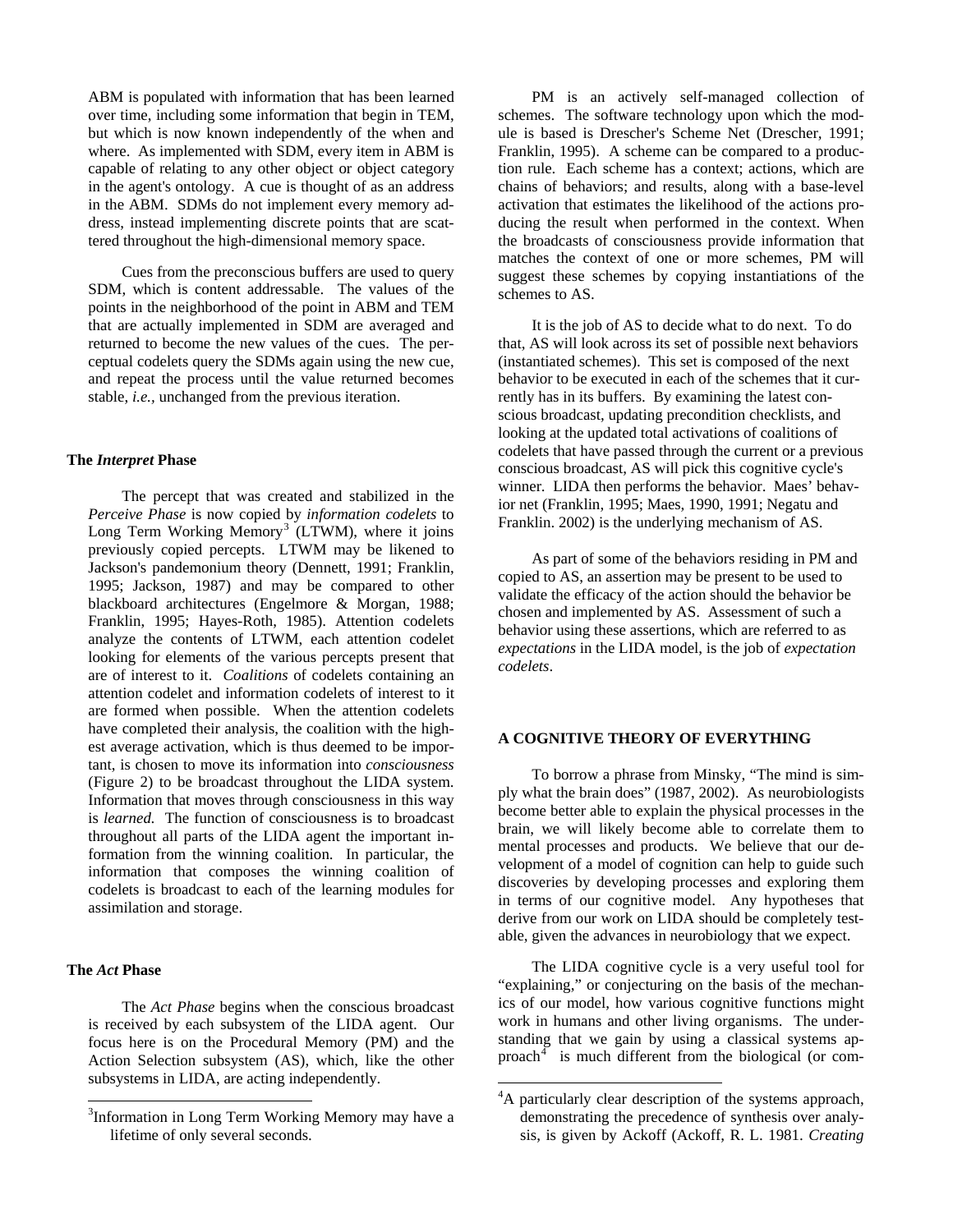puter science) approach of decomposing the system, learning about the parts, then summarizing the knowledge. Here, with respect to the function (that is, the subsystem identified with the process responsible for the function or exhibited behavior of the system) that we want to explain, we first identify the larger system that contains the function. Our systems approach seeks to explain the behavior of the larger system in terms of the functioning of the subsystem within the larger system. The behavior of the whole directs our investigation of the parts. If our model does not exactly reproduce the parts of the organism that we are trying to understand, it does give clues about what to look for, about how such a system might work, and about the limitations upon such mechanisms within the system. Of course, if our model does accurately model the organism, then so much the better. LIDA is designed to represent the three phases, *perceive-interpret-act* using separate subsystems for each phase. Within these subsystems the functions that we will address are sensation, perception, consciousness, learning, the scheme mechanism, and the behavior net.

## **Sensation**

Sensation refers to the front end of the Perceive Subsystem. The role of sensation is to identify objects from the environment, both internal and external. Every autonomous agent must possess built-in sensors. Perceptual codelets, representing nodes from the Perceptual Associative Memory (PAM), modeled after the slipnet architecture, recognize parts of the sensory input and increase their own activation according to strength of recognition. Activation is passed within the slipnet until slipnet stabilizes. We refer to the collection of nodes whose activation is above threshold as the percept. The percept provides a link between sensation and perception.

## **Perception**

 $\overline{\phantom{a}}$ 

The Perception subsystem is also contained in the Perceive Subsystem. During the Perceive Phase, the Perceive Subsystem is able to identify objects, object categories, and relationships among object. To accomplish this, the Perception subsystem uses PAM. The percept is reformed into a binary vector referred to as a cue, which is used to query TEM and ABM. The result is a binary vector populated with averages of the associations in declarative memory. The returned vector is used as the next cue with which to query declarative memory. The process repeats until it stabilizes.

## **Feeling and Emotion**

Feelings and emotions are represented in the same way as other data in the system. They implement the value system of the agent -- whether actions do or do not achieve a desired result in the current situation, whether elements of the current environment are dangerous or foretell a desirable outcome, and the like -- according to the past experience of the agent. Drives may be built into the agent as positive emotional reactions to desired outcomes. Feelings and emotions also have an active role in modulating all types of learning. In general, the more affect, the more effective the learning, but only up to a point, as the performance curve resembles an inverted "U."

## **Consciousness**

In the Interpret phase of the LIDA model, the information from the Perceive Phase, carried by information codelets, are copied to long term working memory. Of the percepts held in information codelets in long term working memory, attention codelets assess their importance to the particular attention codelet, often forming coalitions with several information codelets with related information. The activation of a coalition is the average of the activations of its constituents. The coalition with highest activation is chosen and broadcast throughout the cognitive model.

The conscious broadcast has two primary roles: recruitment of resources and learning. Recruitment of resources here involves the scheme mechanism and its selection of schemes for the behavior net. Learning in the LIDA model can only occur after information has been broadcast by consciousness.

The types of learning in the model are *perceptual*, *episodic*, and *procedural*. Perceptual learning is learning to recognize new objects, new categorizations, and new relationships (Conscious Software Research Group, 2006). As new objects, categories, and the relationships among them and between them and other elements of the agent's ontology are learned, nodes (objects and categories) and links (relationships) are added to PAM, but not before the conscious broadcast (Figure 2). The conscious broadcast begins and updates the process of learning to recognize and to categorize, both employing perceptual memory (Franklin et al., 2005).

Episodic learning is the encoding of information into episodic memory, the associative, content-addressable, memory for events -- the what, the where, and the when (Conscious Software Research Group, 2006). Procedural learning is the encoding of procedures for executing behaviors into Procedural Memory (Figure 2). It is the learning of new actions and action sequences with which to accomplish new tasks (D'Mello et al., 2004). Learn-

*the Corporate Future*. New York: John Wiley & Sons, Inc.1981)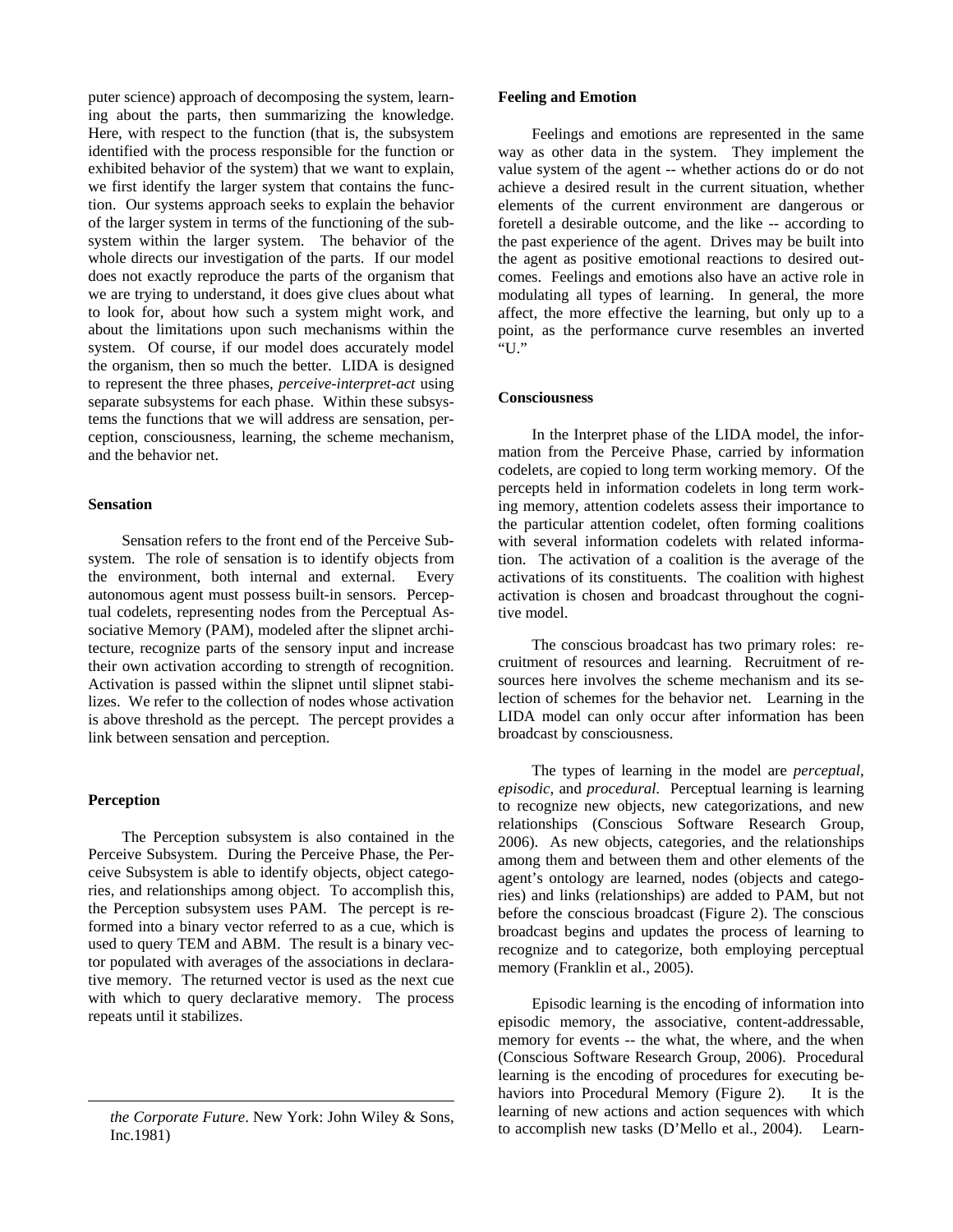ing to perform new motor behaviors, or to improve the performance of existing behaviors (Conscious Software Research Group, 2006). These procedural skills are shaped by reinforcement learning, operating by way of conscious processes over more than one cognitive cycle (Franklin et al., 2005).

## **Scheme Mechanism**

Schemes have a context, an action, and a result, as well as a base-level activation. The action may be complex sequences of steps organized with Boolean logic. Any schemes whose contexts are met are instantiated into the behavior net. Before being copied, variables are bound according to the conscious broadcast and the scheme receives a current activation.

### **Behavior Net**

The behavior net will choose the next behavior from one of the instantiated schemes to which it currently has access, based on the conscious broadcast. LIDA's behavior net is closely modeled after Maes' behavior net software technology (Franklin, 1995; Maes, 1990, 1991; Negatu and Franklin. 2002). The behaviors from which to choose are those contained in the schemes that have been instantiated by the scheme net. The behaviors, of which schemes are composed, are typically simple actions that can be regarded as pre-existing features of the motor system. A behavior can be thought of as a procedure together with preconditions and postconditions and having an activation. If a behavior's preconditions are all true, then the behavior is executable.

Action selection marks the end of the cognitive cycle by enacting from among the executable behaviors whose activations are above a certain threshold the behavior with the greatest such activation. In the IDA model, the computation of activation involved possible built-in goals, called drives, that provided activation to certain types of behaviors. In the LIDA model, drives and goals are not built-in, although primitive feelings are built-in that serve the same purposes, especially regarding the well-being of the agent. The network is constructed by linking the possible behaviors in such a way that, if a node can make one or more preconditions of other nodes true, then there is a *successor* link to those other nodes. Both predecessor and successor links are established. There are also conflictor links between each node and other nodes that it can make some of its preconditions false. In each cognitive cycle, activation is spread by each behavior to its successors and from each behavior to its predecessors until the stability condition is met.

## **SOME POSSIBLE APPLICATIONS OF LIDA**

Of the many possible applications of the LIDA technology, there are five areas that stand out. In each case, LIDA will control an autonomous agent that is performing a human-like task, but one that, for various reasons, is better accomplished by an autonomous machine.

#### **Autonomous Space Exploration**

Space exploration combines all the negative features of a hostile environment, poor communications with an external controller, routine tasks, and a general lack of many of the necessities to sustain human life.For many space missions, it seems reasonable to deploy an autonomous agent, especially for deep space missions that make remote communication, and thus remote control, difficult or impossible. On the positive side, the lessons learned by agents during prior missions can in theory be completely transferred to new agents for new missions, something very difficult for human astronauts to accomplish.

#### **Autonomous Undersea Exploration**

Undersea exploration is significantly friendlier than deep space for both human based and remote controlled machine based missions. The possibility of sequences of dives, each of short duration, enables humans to return for needed resources as required. Shipboard control of robotic tools is also possible, since distances are relatively short for communication, and agents can be returned to the surface for repair when needed. The motivation for the use of autonomous agents, therefore, seems to be issues of safety, duration, and exploration of the interior parts of undersea structures that would limit communication, such as caves, volcanoes, and sunken ships. An example of a safety issue would be exploration at extreme depths or examination of hazardous materials. An example of duration would be continuous inspection of pipes in offshore oil processing or continuous monitoring of an undersea volcano. Finally, exploration of an underwater cave, for example, would likely prohibit communication and control from the surface.

## **Autonomous Product Inspection (Including Environments Humans Cannot Survive)**

This list of inspection environments is very large, ranging from the routine assembly line inspection of manufactured products to difficult medical testing that is carried out where no human based medical care is available, to inspection of dangerous environments, such as nuclear power plants or war zones. The combination of tedious inspections with a high cost of error is a prescription for automation. The additional need for autonomous control is found in the unpredictability of the environ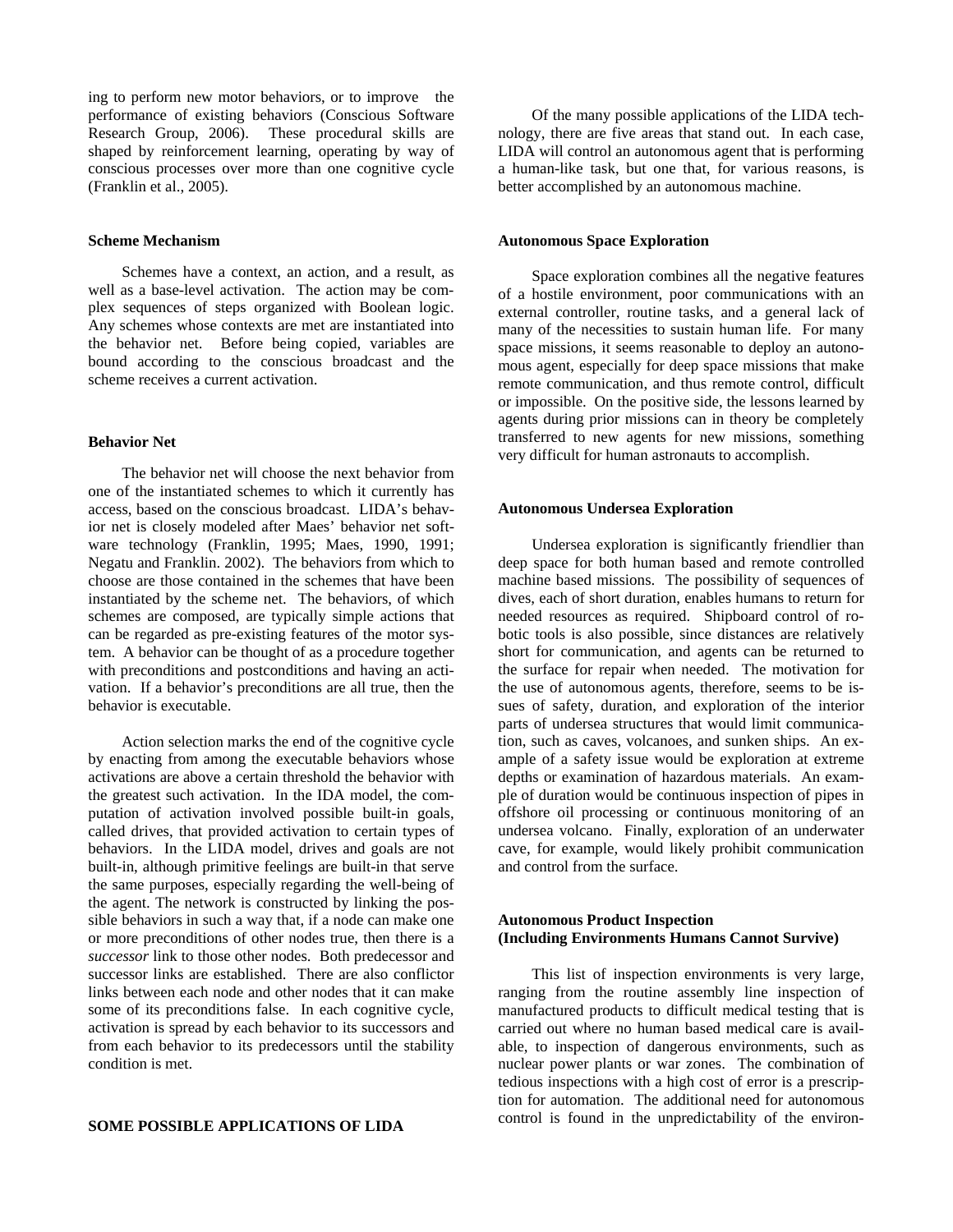ments, requiring planning and execution of strategies for success over multiple cognitive cycles.

## **Complex Planning and Scheduling (Program and Project Management)**

Much of the research into management techniques in the last fifty years has been in the area of process control, usually resulting in the use of data intensive metrics and measures, followed by complicated analysis and perhaps simulation of possible remedies and outcomes, finishing with resource constrained multipart actions, the results of which must be verified, perhaps leading to a new cycle of measure, strategize, and act. While management is possibly a necessarily human activity, many, perhaps most, of the methods and tools of management are subject to automation. In addition, as much of management involves unpredictable situations, an *autonomous* agent with builtin drives and goals is needed, since there are no rules, but only guidelines, for managing the unpredictable.

### **Human Information Agents**

IDA's success as a detailer for the Navy is well documented (Franklin, Kelemen, & McCauley, 1998). Leveraging this experience to the commercial sector opens any number of possibilities. For example, the model lends itself well to applications such as customer service agents, travel agents, and loan officers in banks (Franklin, 2001). In addition, for much more tedious, computationally intensive searches, the LIDA technology can likely outperform a human counterpart. Examples might be fingerprint analysis, where thousands of samples must be searched; photoreconnaissance, where very large numbers of photographs containing unpredictable objects must be interpreted, and many other forms of data mining. It is worth noting that in finding work for LIDA, we have moved from tasks which are lonely and dangerous to tasks on which she can simply outperform a human counterpart.

### **CONCLUSIONS**

The LIDA architecture is the result of the on-going research of the Conscious Software Research Group at the University of Memphis. The architecture is based on the successes of previous models: the copycat model, sparse distributed memory, pandemonium theory (Dennett, 1991; Franklin, 1995; Jackson, 1987), and other blackboard-like models, the scheme mechanism, and the behavior net, together with the IDA model, developed here. Not only is the model useful for designing control systems for autonomous agents, but LIDA is also useful for generating testable conjectures about how the human mind works, using a systems approach to cognition, including a cognitive cycle and a system of systems.

### **ACKNOWLEDGMENTS**

We wish gratefully to acknowledge the work of the members of the Conscious Software Research Group at the Institute for Intelligent Systems, FedEx Institute of Technology at the University of Memphis. The current members include [Dr. Bernard Baars](http://www.nsi.edu/users/baars/), Scott Brown, Dr. Glenn Colman, [Sidney D'Mello](http://www.msci.memphis.edu/%7Esdmello/), David Friedlander, Kevin Marker, Dr. Aregahegn Negatu, Dr. [Uma Ramamurthy,](http://www.cs.memphis.edu/%7Eramamurt/) and Yongmin Shan, together with the authors of this paper.

#### REFERENCES

- Ackoff, R. L. 1981. *Creating the Corporate Future*. New York: John Wiley & Sons, Inc.
- Baars, B. J. 1988. *A cognitive theory of consciousness*. Cambridge: Cambridge University Press.
- Baars, B. J. 1997. *In the Theater of Consciousness: The Workspace of the Mind*. New York: Oxford University Press.
- Boehm, B. W. 1990. A Spiral Model of Software Development and Enhancement. In M. Dorfman, & R. H. Thayer (Eds.), *System and Software Requirements Engineering*: 513-527. Los Alamitos, California, USA: IEEE Computer Society Press.
- Bolland, S. 1997. Copycat Tutorial, available on URL:[http://www2.psy.uq.edu.au/CogPsych/Copycat/](http://www2.psy.uq.edu.au/CogPsych/Copycat/Tutorial/index.htm) [Tutorial/index.htm.](http://www2.psy.uq.edu.au/CogPsych/Copycat/Tutorial/index.htm) Brisbane: University of Queensland.
- Conscious Software Research Group. 2006. How Minds Work: A Cognitive Theory of Everything. In S. Franklin (Ed.),*<http://csrg.cs.memphis.edu/tutorial/>* Vol. 2006. Memphis, TN: FedEx Institute of Technology, University of Memphis.
- D'Mello, S. K., & Franklin, S. P. 2006. A cognitive architecture capable of human like learning. *In Preparation.*.
- D'Mello, S. K., Ramamurthy, U., & Franklin, S. 2005. *Encoding and Retrieval Efficiency of Episodic Data in a Modified Sparse Distributed Memory System*. Paper presented at the 27th Annual Meeting of the Cognitive Science, Stresa, Italy.
- Dennett, D. C. 1991. *Consciousness Explained*. Boston: Little, Brown, and Company.
- Drescher, G. 1991. *Made Up Minds: A Constructivist Approach to Artificial Intelligence*. Cambridge, MA: MIT Press.
- Engelmore, R., & Morgan, T. (Eds.). 1988. *Blackboard Systems*. New York: Addison-Wesley.
- Franklin, S., Baars, B. J., Ramamurthy, U., & Ventura, M. 2005. The Role of Consciousness in Memory. *Brains, Minds and Media*, 1(bmm150 (urn:nbn:de:0009-3-1505)).
- Franklin, S. Automating Human Information Agents. In: Z. Chen & L. C. Jain (Ed.). Practical Applications of